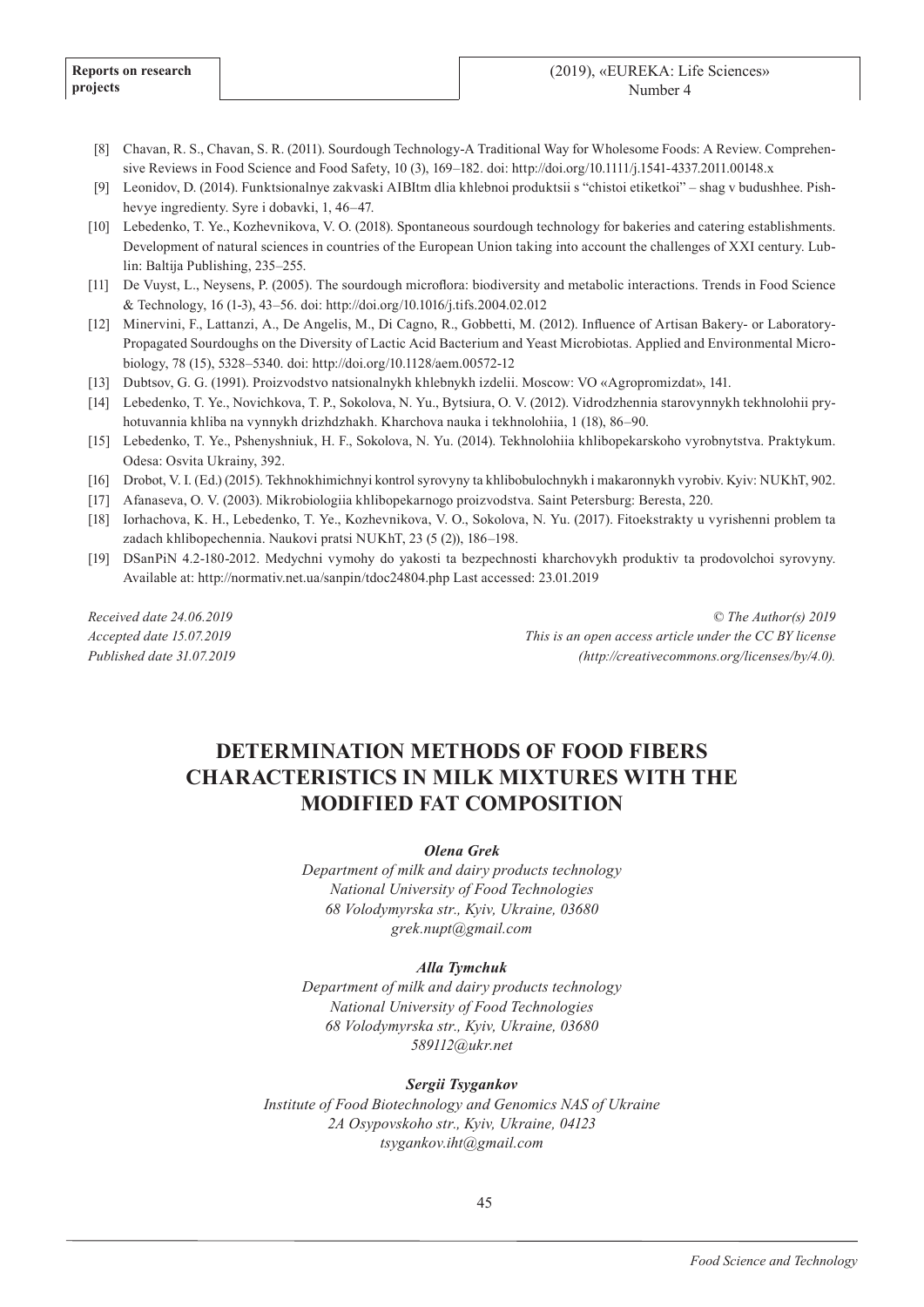# *Oleksandr Savchenko*

*Department of technologies of meat, fish and marine products National University of Life and Environmental Sciences of Ukraine 15 Heroiv Oborony str., Kyiv, Ukraine, 03041 63savchenko@gmail.com*

# *Kіra Ovsiienko*

*Department of milk and dairy products technology National University of Food Technologies 68 Volodymyrska str., Kyiv, Ukraine, 03680 kvovsiienko@gmail.com*

## *Оlena Ochkolyas*

*Department of technologies of meat, fish and marine products National University of Life and Environmental Sciences of Ukraine 15 Heroiv Oborony str., Kyiv, Ukraine, 03041 lenokochkolyas@gmail.com*

## **Abstract**

The article presents main determination methods of technological parameters of food fibers in milk mixtures of the modified fat composition.

The methods of studying the ability of food fibers to water and fat-absorption are offered. The values that characterize swelling parameters of vegetable ingredients in experimental mixtures are obtained.

The effectiveness of the method of IR-spectroscopy for indentifying and comparing water-binding forms in mixtures of food fibers with water and butterdish is proved.

The indices of thermal stability and degree of liquid fat outflow for mixtures with the modified fat composition with the maximal replacement of cream butter by 25 % of oil are obtained. The research results indicate objective possibilities for the effective use of food fibers Vicetal for stabilizing the structure and preventing consistence defects of products with the modified fat composition.

**Keywords:** milk mixtures with the modified fat composition, food fibers, thermal stability, fat-retaining, IR-spectroscopy method.

## **DOI: 10.21303/2504-5695.2019.00963**

#### **1. Introduction**

It is expedient to introduce milk products, based on mixtures with the modified fat composition with the maximally possible replacement of milk fat by oil that doesn't need an essential technical re-equipment of an enterprise and establishment of special lines.

There was developed the technology of child spread, which recipe includes sunflower and corn oils together with cream butter [1]. The content of the latter one is 10 % of the amount of the milk-fat base. There is the information that the oils content increase results in a defect – liquid fat outflow from the monolith [2].

According to SSU, spread is a fatty food product (emulsion of "water in fat type"), consisted of milk and vegetable fat. The mass share of total fat is from 50 % to 85 %, and the one of milk fat must be no less than 25 % of total fat. The product has a dense or soft consistence with (without) food supplements, fillers and vitamins.

Substitutes of milk fat are most often used for combining with it, and also sunflower, corn, coconut, palm-kernel, palm oils and many others.

The replacement of a part of milk fat by oils at making products with the modified fat composition (MFC) results in their consistence change. Differences in fats nature are connected with changes of the process of common crystallization at the thermomechanical influence, reflected on structure parameters [3]. Thus, such changes are less noticeable for spreads, produced based on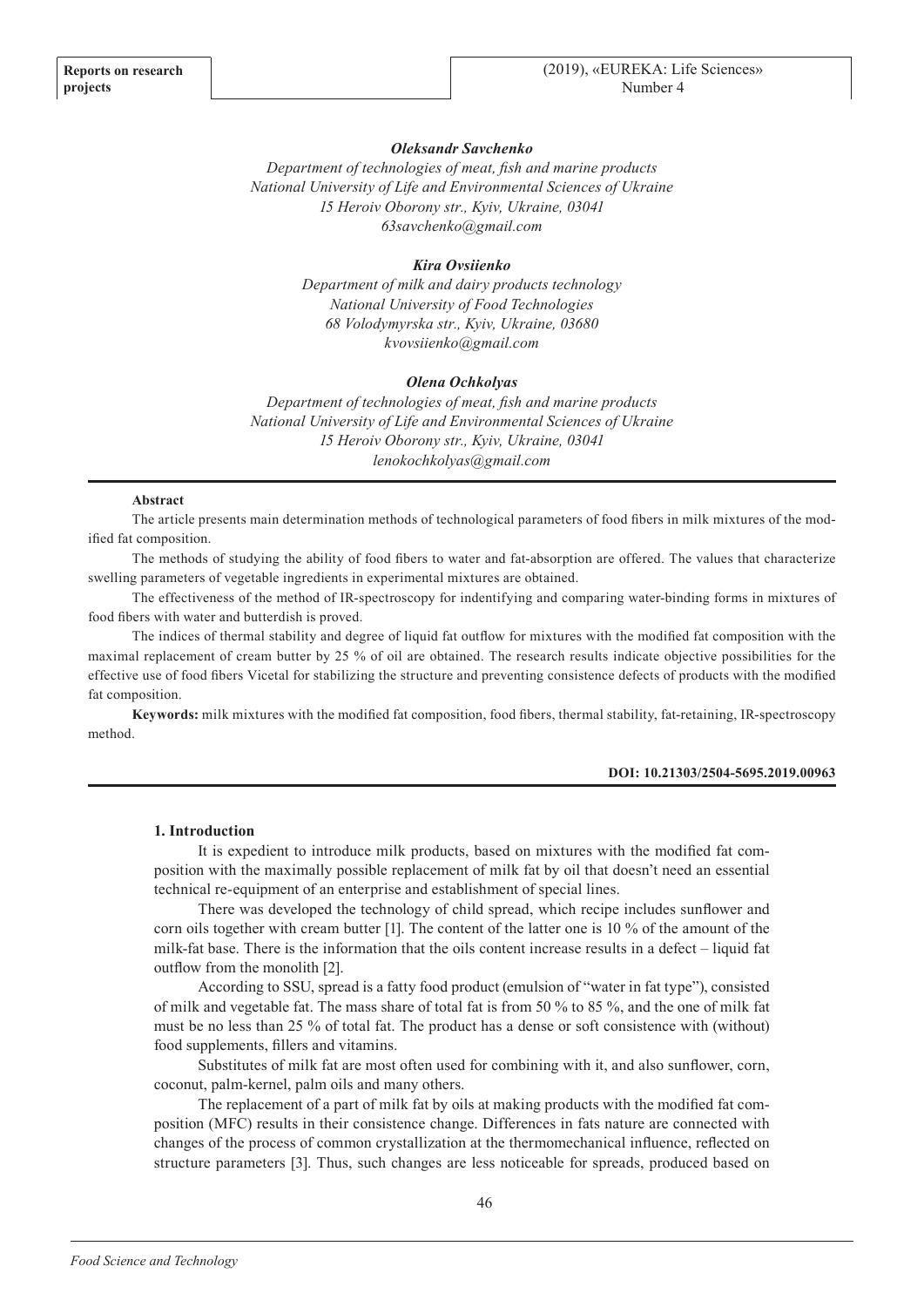creams and vegetable fats. When production is realized by recombination - based on melt fats and milk plasma by the butter-producing scheme, the plasticity decrease in the product, liquid fat outflow from the monolith or excessive solidity are possible. And a result is the consistence worsening of the products [4].

It is urgent to use vegetable ingredients with water- and fat-absorbing capacity, swell in water and butterdish. The products of corn processing with food fibers (Vitacel, extruded wheat flour) and wild rose meal are compatible with the milk-fat base at the organoleptic level. **Table 1**  presents characteristics of different sources of food fibers (FF) for possible use in milk products of MFC [5, 6].

# **Table 1**

| <b>Source</b>                | FF content, % | <b>Used</b>                                                                                                                                                                   |                                                                                                                                           |  |
|------------------------------|---------------|-------------------------------------------------------------------------------------------------------------------------------------------------------------------------------|-------------------------------------------------------------------------------------------------------------------------------------------|--|
|                              |               | <b>Advantages</b>                                                                                                                                                             | <b>Shortcomings</b>                                                                                                                       |  |
| Meal of wild rose<br>fruits  | 39.68         | - complex use of vegetable raw materials both FF<br>and oils in one product                                                                                                   | - necessity of continuous<br>microbiological control; presence<br>of alien compounds; technological<br>effect, difficultly prognosticated |  |
| Food fibers Vitacel<br>WF400 | 98.0          | - absence of harmful admixtures;<br>- microbiological pureness;<br>- standardization of parameters;<br>- prognosticated technological effect;<br>- possibility of combination | $-$ high cost                                                                                                                             |  |
| Extruded wheat flour         | 1.2           | $-$ preservation of native properties of crop FF;<br>$-$ low cost                                                                                                             | - limited use, connected with a<br>possible change of consumption<br>properties of products                                               |  |

Characteristics of different sources of food fibers

The aim of the work is to determine methods for characterizing technological properties of food fibers in milk mixtures with the modified fat composition with the provided replacement of milk fat by oil up to 25 %. Such approach allows to prevent consistence defects of the product.

# **2 Мaterials and Methods**

At the first stage of experimental studies, there were prepared model samples of MFC mixtures with the following composition: cream butter, butterdish, oil of *Rosa canina L*. fruits in the amount from 10 % to 25 %, food fibers Vicetal, extruded wheat flour (EWF) and wild rose meal.

Cream butter was prepared, according to SSU 4399:2005. The products had the following parameters: fat mass share 73 %, moisture – 25 %, protein 0.8 %, carbohydrates – 1.3 %, titrated acidity  $-23$  °T, pH 6,2.

The main fatty acid composition of *Rosa canina L*. oil is presented by the following fatty acids, % of the total amount of fatty acids: oleic  $(C_{18.1})$  – 17.8; linoleic  $(C_{18.2})$  – 49.3; linolenic  $(C_{18.3})$  – 26.8 and other.

The chemical composition of *Rosa canina L*. fruit meal is presented in **Table 2** [7].

Food fibers Vitacel WF400 (produced by J.Rettenmaier Sohne GmbH, Germany), have the following technological properties: water-retaining capacity and fat absorption (for 1 g of product) – 11 g and 12 g, respectively. The water activity is fixed at level 0.44, and  $pH - (6.5 \pm 1.5)$ . The bulk mass of Vitacel is  $40\pm2.5$  g/dm<sup>3</sup>. Average sizes of 90 % of fiber particles are <300 mcm. The summary amount of food fibers is  $(98.0\pm0.5)$ %, including cellulose –  $(72.0\pm2.0)$ %, hemicelluloses –  $(25.5\pm1.5)$  %, lignin –  $0.5\pm0.1$  %. The following parameters of FF are at the level: mass share of fats –  $(0.2\pm 0.02)$  %, proteins –  $(0.4\pm 0.06)$  %, moisture – no more 8 %, ash – no more 3 %. According to the producer, Vitacel has the following microbiological parameters: NMAFAiM (CFU in 0.1 g) –  $5\times10^4$ , mould (CFU in 0.1 g) – no more 50, pesticides and fungicides – <0.002 mg/kg.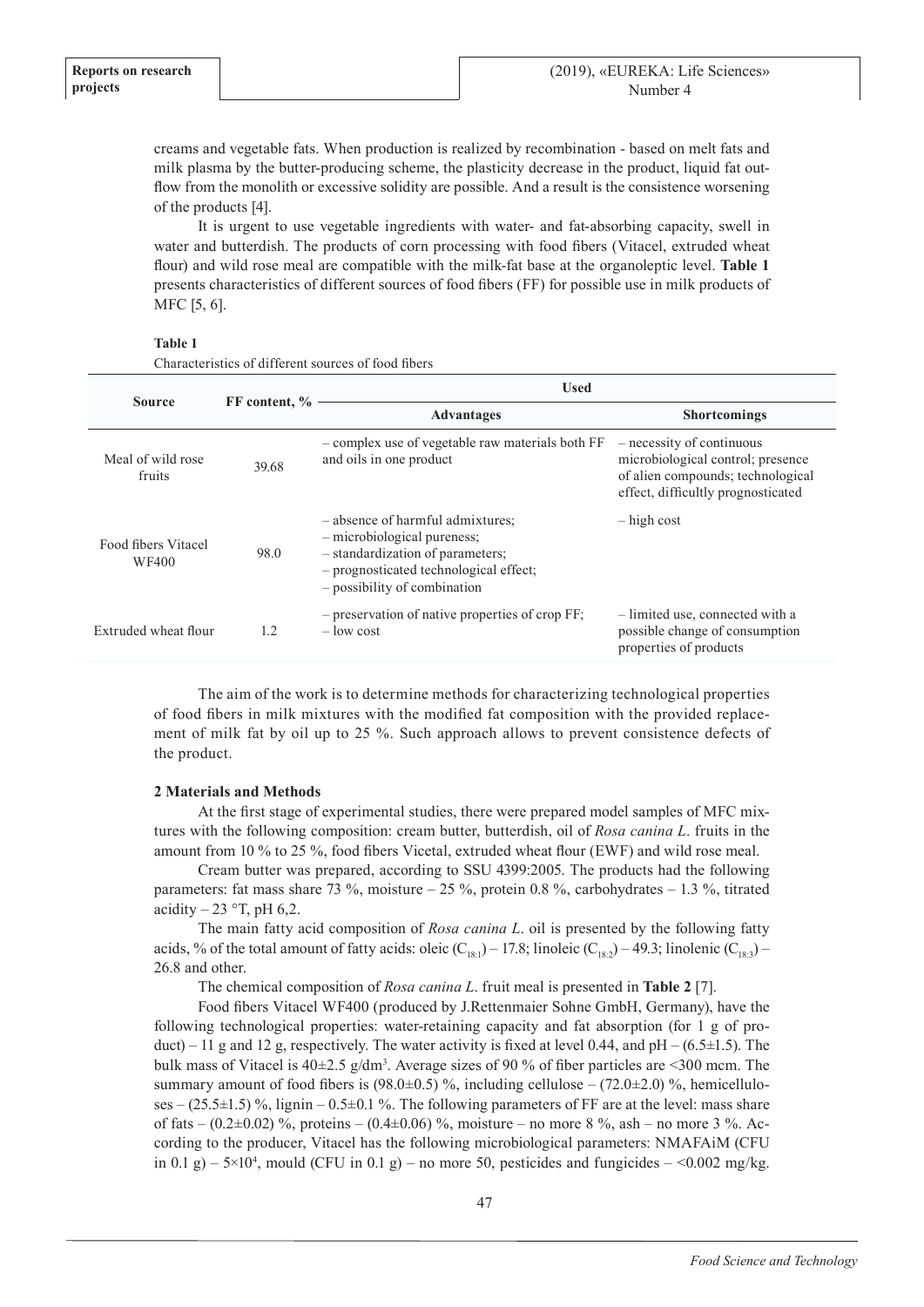Pathogenic microorganisms (salmonella), in 25 g of FF, aflatoxins, CBG (coliforms) in 0.1 g are not revealed. The energetic value of 100 g of "Vitacel" is 0.09 kcal [8].

#### **Table 2**

Chemical composition of *Rosa canina L*. fruit meals

| <b>Components</b>  | Mass share, % |  |  |
|--------------------|---------------|--|--|
| Moisture           | 12,0          |  |  |
| Protein/fats/ash   | 3.4/1.4/3.23  |  |  |
| Food fibers:       |               |  |  |
| Soluble/insoluble  | 36.63/3.05    |  |  |
| Carbohydrates:     |               |  |  |
| fructose/arabinose | 18.5/5.5      |  |  |
| galactose/glucose  | 2.5/2.4       |  |  |
| rhamnose           | 1.8           |  |  |
| Organic acids:     |               |  |  |
| apple/lemon        | 0.65/3.45     |  |  |
|                    |               |  |  |

Extruded wheat flour (EWF) is produced in Ukraine, according to TC U 00883403.002-99. The extrusion technology (from Lat. extrudo – push out, press out) is based on the process that combines thermal, hydro- and mechanic processing of wheat flour and allows to get a product with stable properties.

**Table 3** presents physical-chemical parameters of EWF [9].

#### **Table 3**

Physical-chemical parameters of EWF

| <b>Parameter</b>        | Value    |
|-------------------------|----------|
| pH                      | 6.4      |
| Mass share, in $\%$ :   |          |
| Protein/fat             | 11.9/2.3 |
| Carbohydrates/cellulose | 68.2/1.2 |

At first, there was studied the water-retaining capacity (WRC) and fat-retaining capacity (FRC) of wild rose fruit meals, Vitacel and EWF. The process was conducted at temperature (20 $\pm$ 2) °C in different mediums.

The method of determining FRC of food fibers provides their accurate mixing with oil or liquid fat, keeping of the mixture for swelling with further centrifuging for separating free fat.

The fat-retaining capacity was calculated by the formula, in %:

$$
FRC = ((c - b)/(b - a)) \cdot 100\%
$$
\n<sup>(1)</sup>

where  $a$  – mass of an empty centrifugal glass,  $g$ ;  $b$  – mass of a glass with a sample after centrifuging and liquid pouring, g; *с* – mass of a glass with an experimental sample before centrifuging, g [10].

The capacity of FF swelling in butterdish and water was determined by the weighing method after immersing them in a solvent for a certain period of time [11].

This parameter is quantitatively characterized by the swelling degree (*K*), which indicates the relative increase of the system mass and is calculated by the formula.

$$
K = (m_1 - m_0)/m_0 = m_p/m_0, \text{ mg/mg}, \tag{2}
$$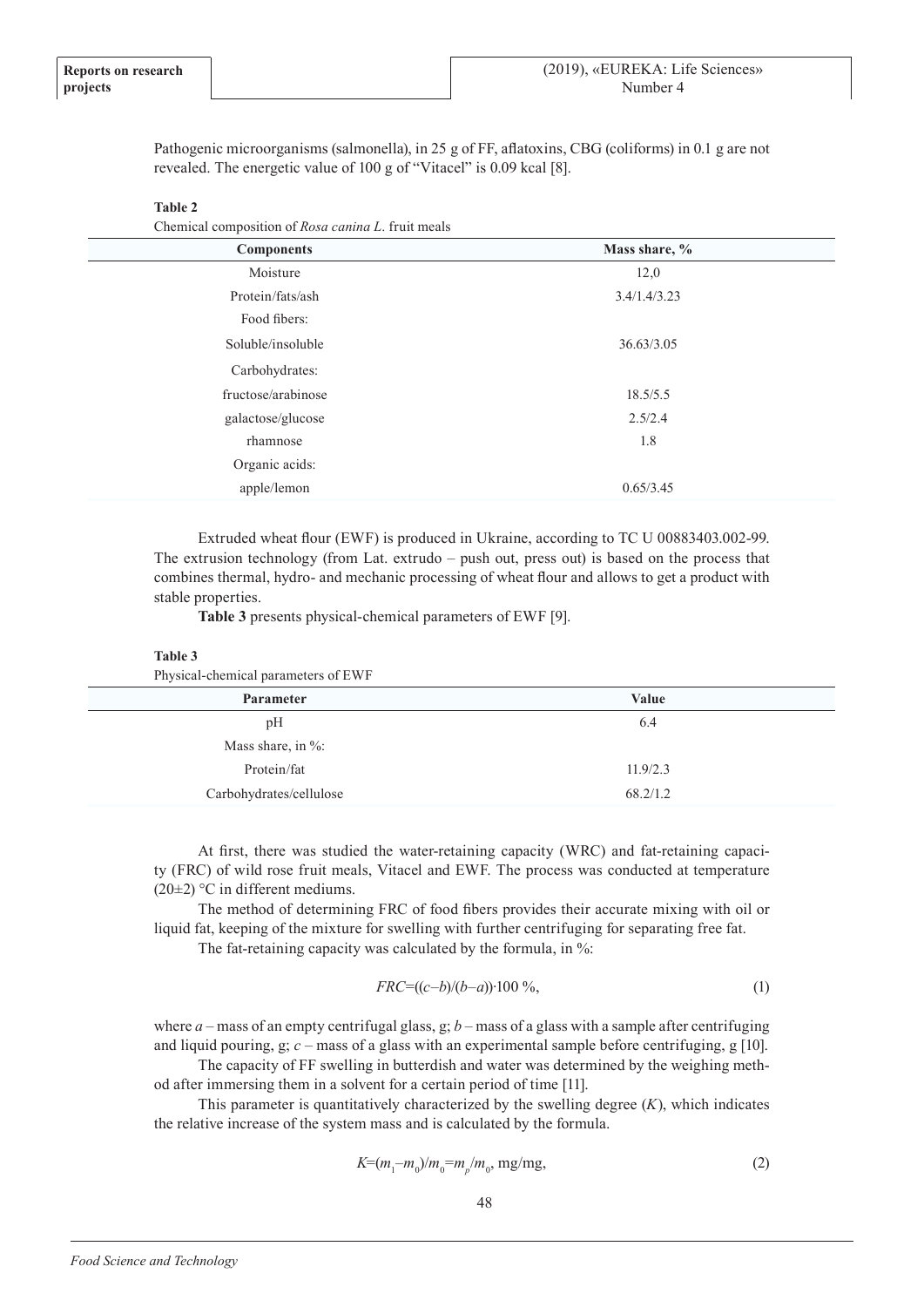where  $m_0$ ,  $m_1$  – mass of the system before and after swelling, respectively, mg;  $m_p$  – mass of the absorbed solvent, mg.

Butterdish had the following characteristics:  $9.1\pm0.2$  % of dry substances:  $4.7\pm0.1$  % lactose,  $3,2\pm0,1\%$  protein,  $0,3\%$  fat,  $0,7\pm0,1\%$  mineral substances, density 1028 kg/m<sup>3</sup>, titrated acidity  $18\pm0.5$  °T.

For determining moisture binding forms in milk mixtures with food fibers there were obtained spectrums of IR-Fourier electrophotometer binding «Nexus» by «Nicolet» (USA). Conditions of spectrums photo were the following: number of scans  $-7$  in 1 s, scanning interval  $-1$  cm<sup>-1</sup>, scanning diapason  $-400...4000$  cm<sup>-1</sup>.

The image of FTIR-spectrophotometer «Nexus» is presented on **Fig. 1**.



**Fig. 1.** FTIR-spectrophotometer «Nexus»

The solidity in mixtures for food products with the modified fat composition was determined on the texture analyzer «LFRA BROOKFIELD» [12]. The conditions of the conducted analysis are presented in **Table 4**.

# **Table 4**

Conditions of the conducted analysis

| <b>Name</b>  | <b>Conditions</b>                       |  |  |
|--------------|-----------------------------------------|--|--|
| Regime       | Normal (force measuring at compression) |  |  |
| Speed, m/s   |                                         |  |  |
| Distance, mm | 10                                      |  |  |
| Trigger, g   | 4                                       |  |  |
| Probe        | Brookfeld TA 15-45° Perspex conical     |  |  |

All samples were placed in containers of 200 ml. After finishing the process of crystallization, all samples were led to temperature 20 °С and analyzed in threefold repetition.

At the following stage, there was determined the outflow of liquid fat and thermal stability of mixtures, and oil and food fiber contents in them were optimized.

Thermal stability is an ability of milk mixtures with MFC to preserve their form at temperature 28…30 °С. Cylinders (diameter and height 20 mm) were cut from experimental samples by sample selectors and accurately placed on the glass plate with numbers of samples at distance 2…3 cm from each other. Then the plate with samples was placed in the thermostat at temperature 28…30 °С and kept during 2 hours. After that they were placed on the filtering paper and a diameter of each cylinder base was measured. For characterizing the thermal stability of milk mixtures with MFC, the thermal stability coefficient was determined by the formula:

$$
K_m = d_o/d,\tag{3}
$$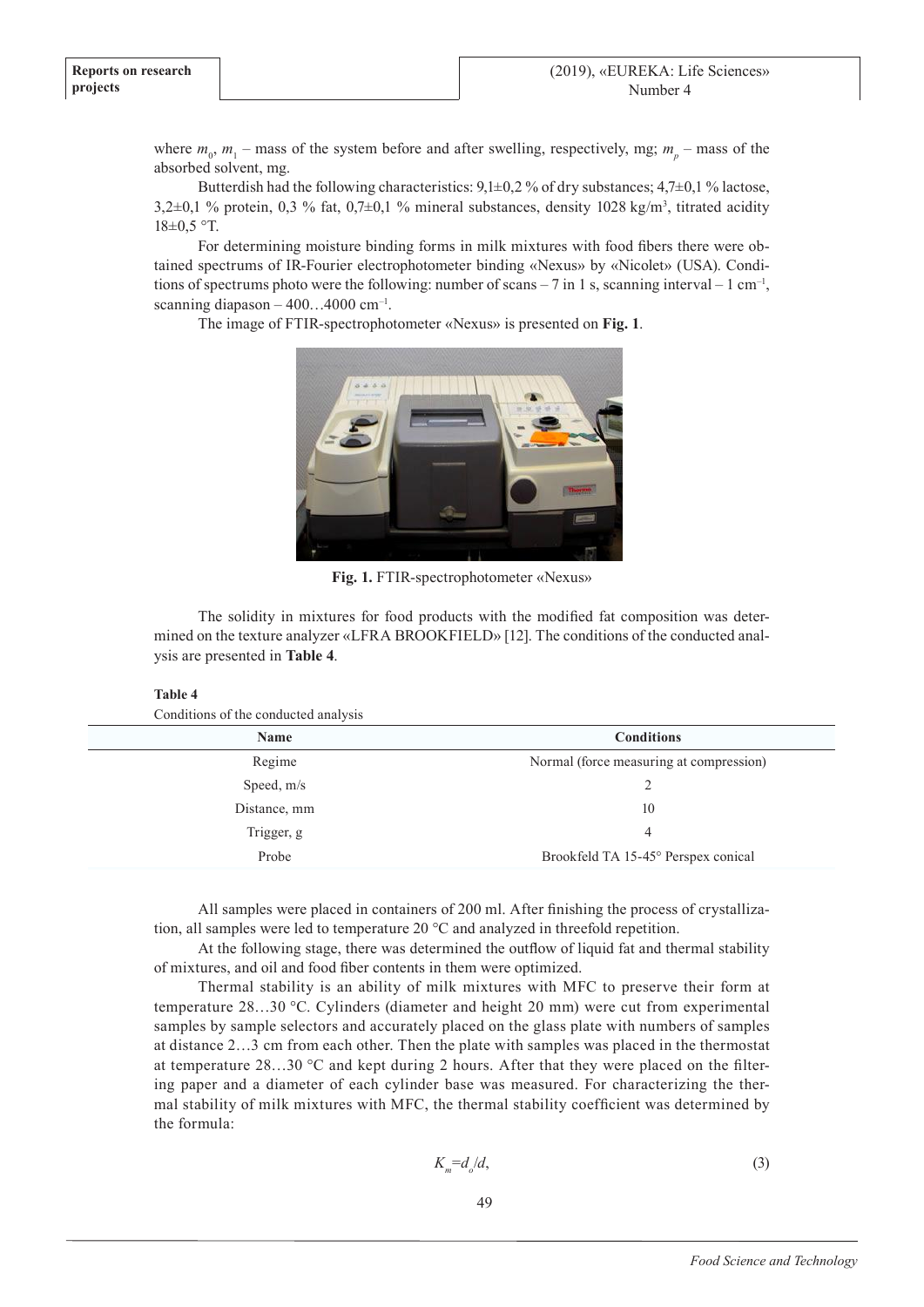where  $K_m$  – index of thermal stability of milk mixtures with MFC;  $d_o$  – initial diameter of the cylinder base, mm; *d* – diameter of the cylinder base after thermostating, mm.

The thermal stability index close to 1 characterizes a high thermal stability, and one, deviating from  $1 - a$  worsened one [13].

The index of outflow degree characterizes the ability of the structure of milk mixtures with MFC to retain liquid fat. A cooled experimental sample as a cube with ribs length 3,5 cm was placed on 5 layers of the filtering paper, placed in the Petri dish. Then samples were kept in the thermostat at temperature 25 °С during 30 min, and residues of milk mixtures with MFC were accurately eliminated from the paper. The amount of liquid fat, flowed out (%) was determined by the formula:

$$
M=(c-a)*100/(b-a),
$$
\n(4)

where *a* and  $b$  – mass of the Petri dish with the filtering paper with and without a mixture;  $c$  – mass of the Petri dish with the filtering paper and cube of the experimental sample with the filtering paper, soaked by fat [10].

Functional dependencies of the outflow degree of milk fat and thermal stability coefficient in milk mixtures wit MFC on the FF amount were determined by the method of least squares. Its essence is in determining regression equation coefficients that provide the minimum of the sum of deviation squares of experimental data from values, calculated by the regression equation that is the minimum of such function [14].

For determining the functional dependence that recreates the change of parameters most distinctly, the approximation reliability coefficient  $(R^2)$  of each function was found, and the optimal one was found. At analyzing linear dependencies, functions growth or fall was expressed by the derivative that is speed by its physical content. The experimental data were processed by the method of mathematical statistics [15]. The main statistical parameters were determined:

– mean arithmetic of the measured value (*х*):

$$
x = \frac{\sum_{i=1}^{n} x_i}{n},
$$
\n<sup>(5)</sup>

where  $x_i$  – data of parallel determinations;  $n$  – number of determinations.

– deviation from the mean value

$$
\overline{x}_i - x; \tag{6}
$$

 $-$  dispersion (S<sup>2</sup>):

$$
S^{2} = \frac{\sum_{i=1}^{n} (x_{i} - \overline{x})^{2}}{n-1};
$$
\n(7)

– mean square deviation  $\overline{S}$ :

$$
\overline{S} = \sqrt{S^2};\tag{8}
$$

 $-$  error of the mean arithmetic value  $S_{\overline{x}}$ :

$$
S_{\overline{x}} = \frac{\overline{S}}{\sqrt{n}};
$$
\n(9)

– reliable limits: upper, lower: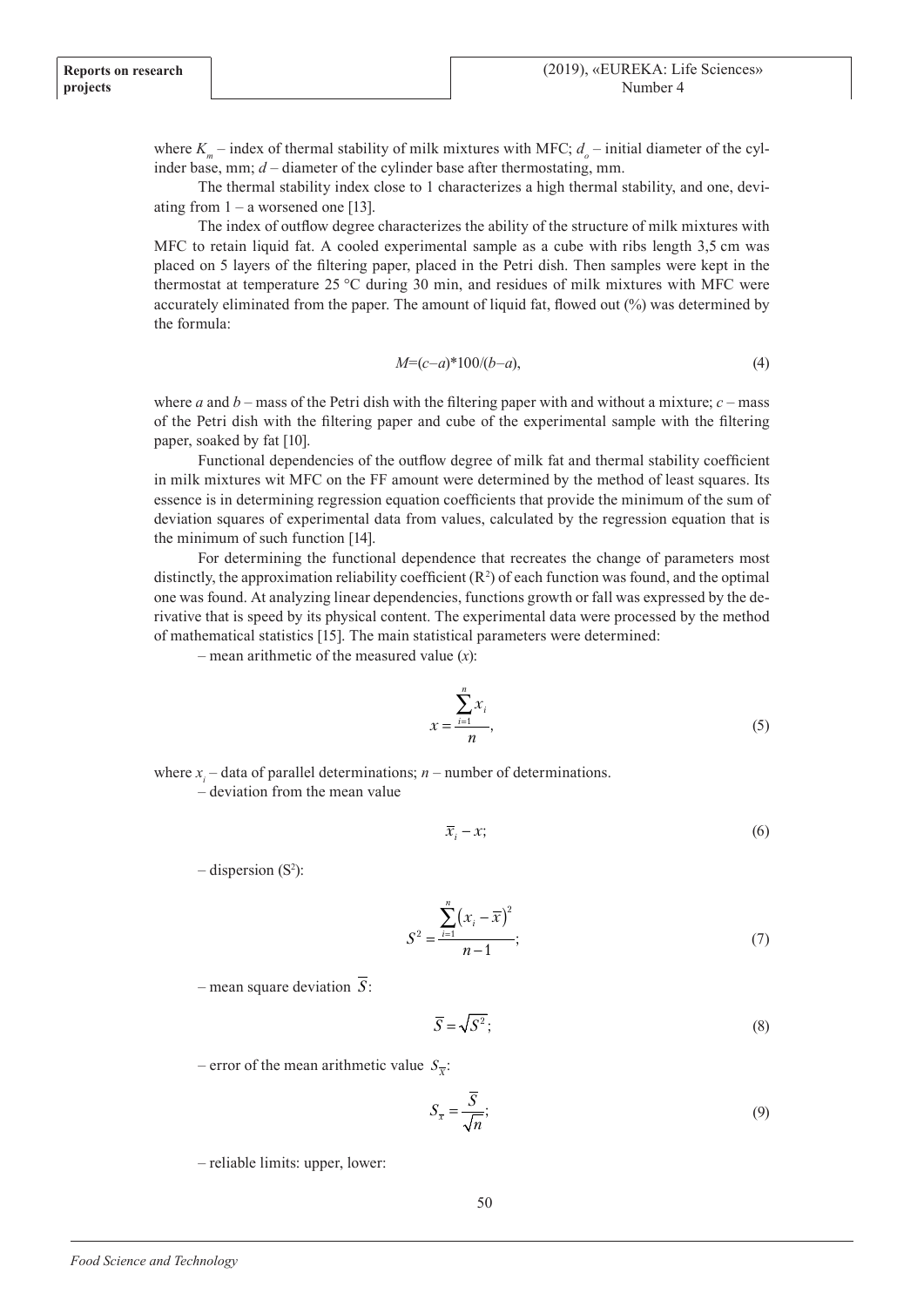$$
\overline{x} \pm \varepsilon_p. \tag{10}
$$

The value of the reliable interval  $\bar{x} \pm \varepsilon_p$  was determined at the reliable probability B=0,95. Just this value is accepted in chemical and biological solutions [16]:

$$
\varepsilon_p = \frac{t_p \cdot S_{\overline{x}}}{n^{-2}},\tag{11}
$$

where  $\varepsilon_p$  – value of reliable limit;  $t_p$  – Student criterion, depending on the number of experiments for the reliable probability *P*=0,05.

The parameters of mixtures with the maximal replacement of cream butter by oil (25 %) is influenced by the amount of FF of Vicetal (С1, %) and meal (С2, %). The upper and lower level of C1 factor is 0,6 (max) and 0,1 (min) respectively, and for  $C2 - 3.5$  (max) and 1 (min). The maximal and minimal values of FF amounts are chosen, taking into account producer's recommendations and compatibility with the milk-fat base at the organoleptic level.

## **3. Experimental procedures**

The results of determining the fat-retaining capacity of *Rosa canina L*. fruits meals, EWF and Vitacel in melt cream butter and wild rose oil and water-retaining capacity of the aforesaid FF in water and butterdish are presented in **Table 5.**

# **Table 5**

Fat- and water-retaining capacity of *Rosa canina L*. fruit meal, EWF and Vitacel in different mediums

| Vegetable ingredients with FF | Fat-retaining capacity of FF, in %, in |                     | Water-retaining capacity, in %, in |                |
|-------------------------------|----------------------------------------|---------------------|------------------------------------|----------------|
|                               | oil                                    | <b>Cream butter</b> | <b>butterdish</b>                  | water          |
| Vitacel                       | $55.0 \pm 1.0$                         | $59.0 \pm 0.5$      | $95 \pm 1.0$                       | $99.0 \pm 1.0$ |
| Extruded wheat flour          | $42.3 \pm 1.3$                         | $40,4\pm1,2$        | $80,3 \pm 1,4$                     | $84,2\pm1,3$   |
| Meal of Rosa canina L. fruits | $19.0 \pm 0.7$                         | $21,0\pm0.5$        | $49.0 \pm 0.4$                     | $56.0 \pm 0.5$ |

The minimal value of FRC was fixed for *Rosa canina L*. meal, and the maximal one was determined for Vitacel. The high WRC was inherent to Vitacel in butterdish – (95±1,0) %. Probably additional coagulating connections form in the system; they cause formation of a secondary spatial net that correspondingly allows the structure to form liquid fat. The low capacity to water retention was fixed for *Rosa canina L*. meal, at level (49,0±0,4) %. The aforesaid indices for extruded wheat flour are within the determined diapasons. The fixed values are an evidence of the effectiveness of fat- and water retention of specially processed food fibers.

The enrichment of MFC mixture with such food fibers as *Rosa canina L*. fruit meal is expedient, and the technological effect (fat- and water retention) must be intensified by adding EWF or Vitacel.

The research results that characterize the dependence of *Rosa canina L*. fruit meal EWF and Vitacel swelling in butterdish at temperature  $(20\pm 2)$  °C on duration of the process are presented in **Fig. 2**.

According to the research results (**Fig. 2**), the rational duration of vegetable ingredients swelling is from 15 to 20 min. The swelling coefficient in butterdish for Vitacel was fixed at level 7.7 $\pm$ 0.2 un, and for EWFF – 6.8 $\pm$ 0.1 un, for wild rose meal – 2.9 $\pm$ 0.1 un. The most intensive swelling takes place in first 5 min.

As to the study of forms of moisture connections in mixtures with food fibers by IR-method, the following must be outlined. In the area of OH-valent fluctuations of spectrums of the sample, (EWF and butterdish), there were observed two strips  $3402 \text{ cm}^{-1}$  and  $3301 \text{ cm}^{-1}$ respectively (area of the organically bound water). These strips correlate with two types of Н-bound water.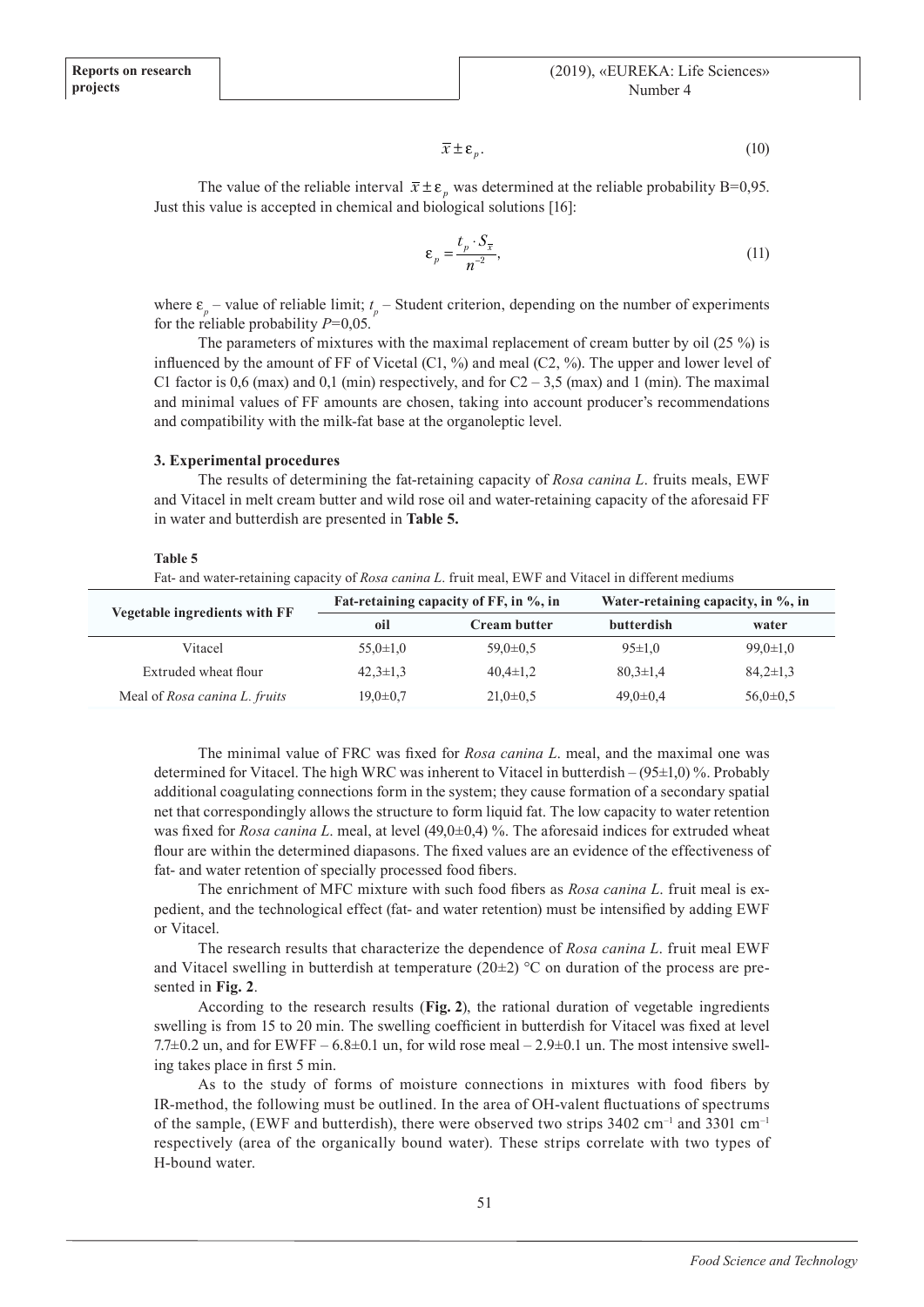

**Fig. 2.** Dependence of *Rosa canina L*. fruit meal EWF and Vitacel swelling in butterdish at temperature (20 $\pm$ 2) °C on duration of the process

There were studied the parameters of thermal stability and liquid fat outflow degree in mixtures of cream butter with *Rosa canina L*. oil in amount 25 %. For determining the optimal amount of Vitacel in the combination with wild rose meal in MFC mixtures, there was used the full factor experiment (FFE) >. The experimental data were processed by the method of mathematic statistics and the adequate regression equations were obtained.

The mathematical models of the liquid fat outflow degree  $(Y_1)$  and thermal stability  $(Y_2)$  of MFC mixtures with different FF are presented below:

$$
Y_1 = \frac{16.63}{C_1^{0,1} \cdot C_2^{0,06}}, \quad Y_2 = \frac{C_1^{0,04} \cdot C_2^{0,02}}{3,35}.
$$

The optimum of values is observed for samples with the maximal possible replacement of milk fat by oil in amount 25 %, that contain Vitacel in amount 0.3 % and wild rose meal in amount  $-2.0\%$ . At that the liquid fat outflow degree is 19.1 %. Its maximal value (22.6 %) is observed at the least mass share of FF.

The thermal stability of milk mixtures with MFC is directly proportional to the FF ration and reversely proportional to the amount of introduced *Rosa canina L*. oil. The optimum of the thermal stability coefficient is within 0.81…0.82, that corresponds to the amount of Vitacel food fibers in MFC milk mixtures  $-0.3\%$  and wild rose meal  $-2.0\%$ . The obtained values are included in the limits of permitted ones and correlate with previous studies.

# **4. Conclusions**

The determination of water- and fat-retaining capacity of food fibers of different processing degrees is effective for prognosticating the use of Vicetal, EWF and *Rosa canina L*. fruit meal in the composition of mixtures with the modified fat composition.

The results of IR-spectral studies for determining bound moisture allowed to estimate connection forms of vegetable ingredients with moisture (butterdish) objectively. The research results testify to creation of water polyassociates with hydrophilic functional groups of the dispersion system – fibers of vegetable ingredients with the low FF content, but active carbohydrate component.

The rational ratios of food fibers were established at the level: Vitacel – 0.3 %, extruded wheat flour – 2.0 % wild rose meal – 2.0 % for milk mixtures with cream butter replaced by 25 % of *Rosa canina L*.oil.

The presented information is recommended for substantiating technologies of milk mixtures of the modified fat composition with food fibers for preventing consistence defects at combining cream butter with oil.